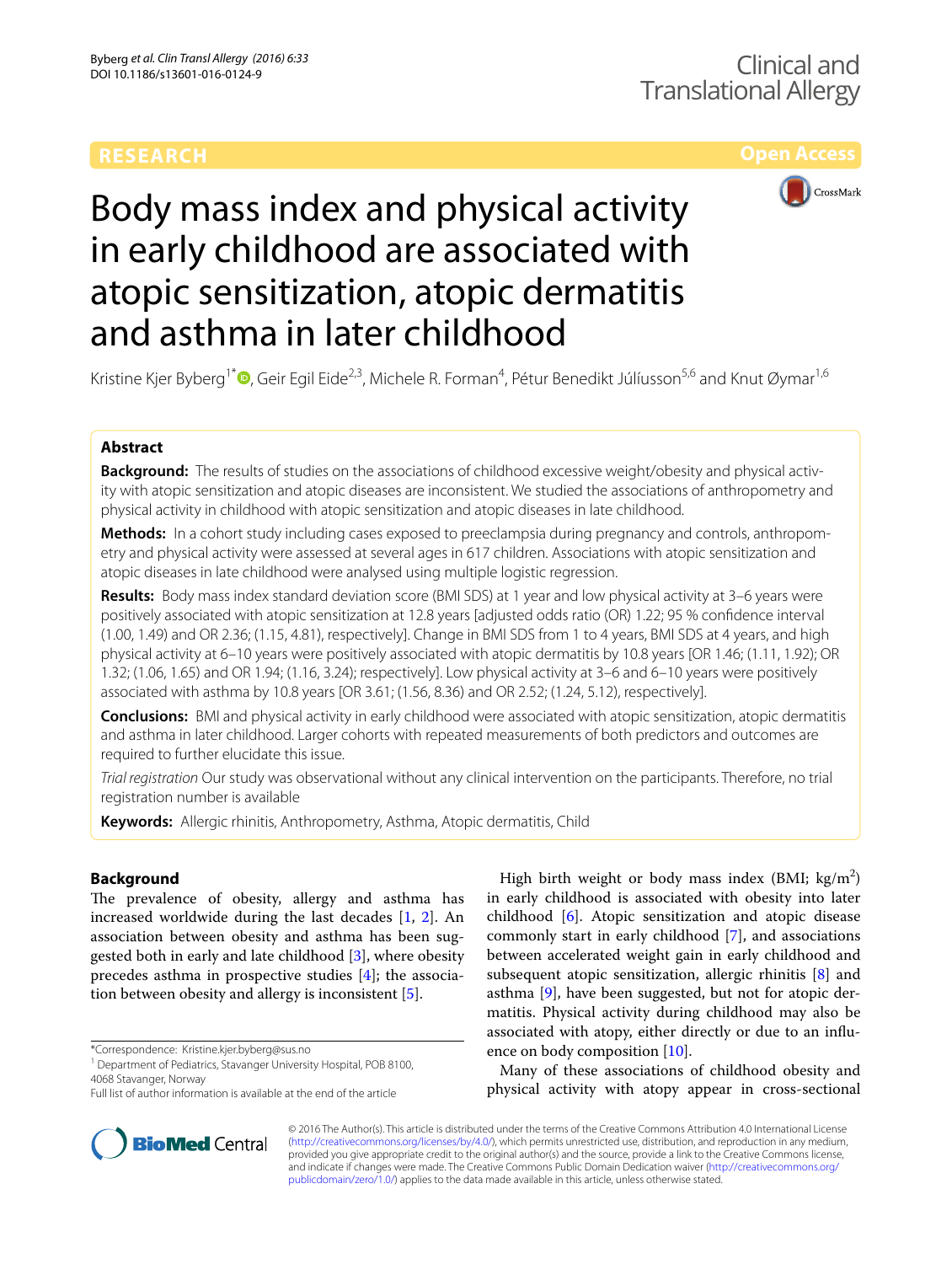studies [\[5](#page-7-4), [10](#page-7-9), [11](#page-7-10)]. Few longitudinal studies exist, mainly from registers  $[4, 5, 11]$  $[4, 5, 11]$  $[4, 5, 11]$  $[4, 5, 11]$  $[4, 5, 11]$ .

It is unknown if an accelerated weight gain from birth is associated with an increased risk of atopy. Furthermore, it is unknown if a positive association between BMI and asthma in children is limited to those with atopy.

The present cohort study was derived from a case control study nested within three birth cohorts that focused on preeclampsia, that had repeated anthropometric measurements, linked information across childhood, and measures of atopic disease at clinical follow-ups. The aim was to study whether weight-related anthropometrics, changes in BMI SDS and physical activity at different ages in childhood are associated with atopic sensitization and atopic disease by late childhood. We hypothesized that childhood excessive weight/obesity or accelerated weight gain is positively associated and physical activity negatively associated with atopic sensitization and atopic diseases.

# **Methods**

## **Study population and design**

The study was a part of "the Stavanger study" described in detail previously [[12\]](#page-8-0). From a population-based cohort, a nested case–control study was conducted, where offspring exposed to maternal preeclampsia and unexposed offspring were identified from all births delivered in Stavanger University hospital in 1993–1995. For each exposed offspring, two matched unexposed offspring were selected: one as the next born in the hospital (i.e. a birth match) and one as the next born matched on maternal age (i.e. a risk factor for preeclampsia). 1025 children, 366 in the preeclampsia and 659 in the control group, were invited to participate in a first followup study at 10.8 years (girls) and 11.8 years (boys), and a second follow-up at 12.8 years (both sexes) [[13](#page-8-1)]. The ages at follow-up were selected to coincide with the ages of pubertal onset and menarche of the children. Our analyses disregarded the matched pairs due to missing participants. Therefore, in our study, data were analysed as a historical cohort adjusting for preeclampsia and maternal age, including all the children who participated in both follow-ups, with predictors as listed.

The study was approved by the Norwegian Data Inspectorate, the Regional Committee for Ethics in medical research Western Norway, and the Institutional Review Boards of the National Cancer Institute and University of Texas at Austin, United States. Mothers and children signed an informed consent/assent form at follow-up.

### **Outcomes**

The outcomes allergic rhinoconjunctivitis, atopic dermatitis, asthma ever (evaluated at first follow-up), atopic

sensitization and current asthma (evaluated at second follow-up) were defined as follows:

*Atopic sensitization* Blood specific immunoglobulin E (IgE)  $> 0.35$  kU/l for at least one common allergen. Blood was drawn at second follow-up and analysed by Phadiatop<sup>®</sup>, fx5E<sup>®</sup> and by specific IgE when positive [\[13](#page-8-1)]. Included allergens are shown in Fig. [1.](#page-1-0) The levels of specific IgE  $> 0.35$  were added, and high grade sensitization was defined as a sum >3.9 kU/l: above the lower quartile of all children being sensitized. The ordinal outcome variable atopic sensitization was categorized as: no, low grade and high grade sensitization.

*Atopic disease: Asthma ever, allergic rhinoconjunctivitis or atopic dermatitis* At first follow-up, questions on atopic disease of the child were asked to the mothers: "Has your child ever had doctor-diagnosed asthma or ever diagnosed with allergy in nose/eyes (hay fever) or atopic dermatitis (childhood eczema)?" Response of "yes" was classified as having the respective diagnosis.

*Current asthma* At second follow-up, the children answered a questionnaire on reported asthma symptoms and medication during the last year according to the International Study of Asthma and Allergies in Childhood (ISAAC) and asthma ever was recorded [\[14](#page-8-2)]. Current asthma at second follow-up was defined as asthma ever, in addition to asthma symptoms or the use of asthma medication the last 12 months (Additional file [1](#page-7-11)).

#### **Predictors**

Birthweight and gestational age were abstracted from hospital records. Recordings of length/height and weight measurements were collected from well-baby clinics at the target ages of 3, 6 and 12 months and 4 years. Trained nurse researchers measured height, weight, triceps skinfold and waist circumference twice in offspring at both

<span id="page-1-0"></span>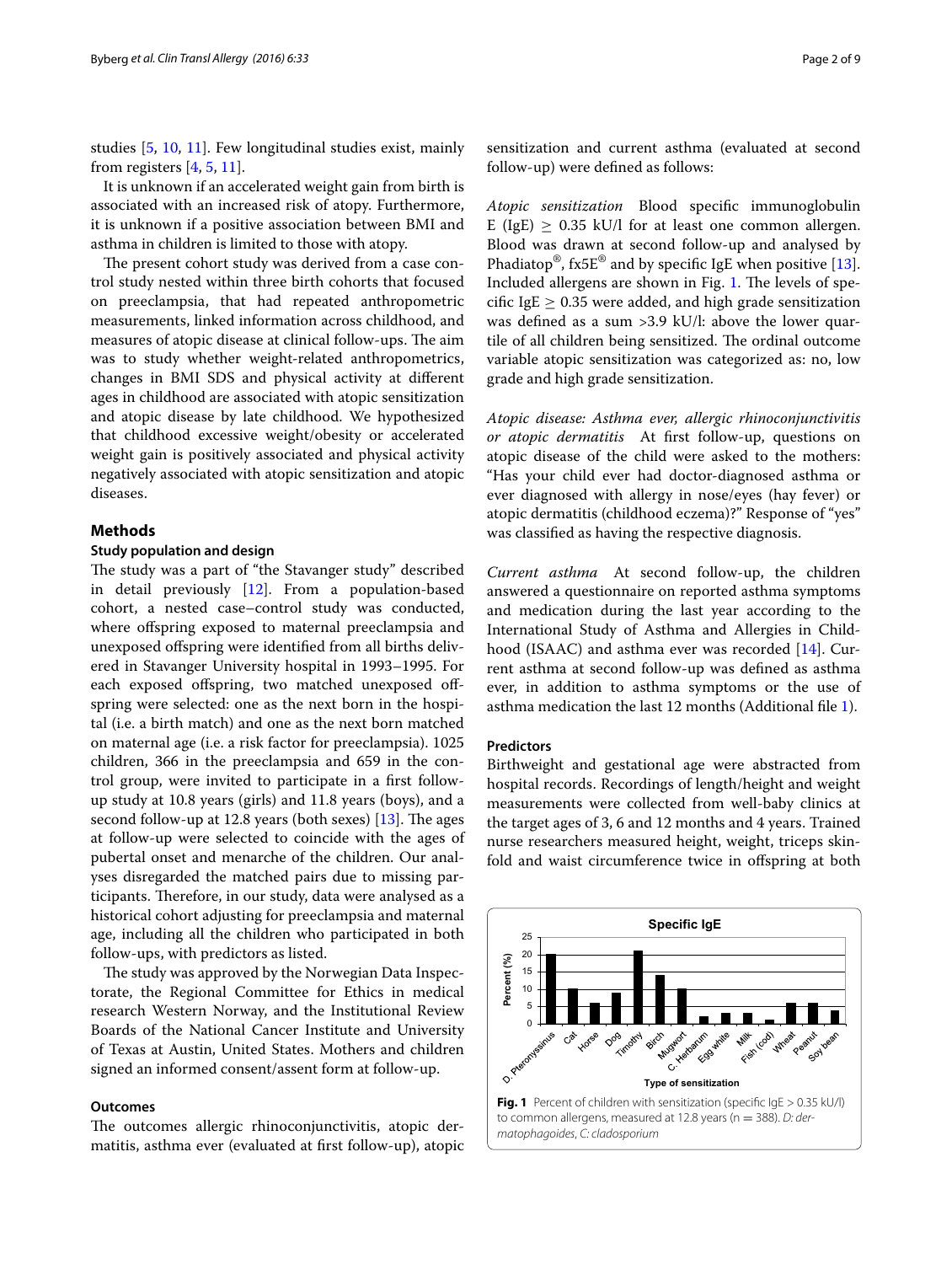follow-ups, and subscapular skinfold was measured twice at second follow-up; the average of each was used in the analysis [\[12](#page-8-0)]. Skinfolds were measured with Harpenden Skinfold Calliper®.

Change in weight and BMI SDS was calculated as the difference between weight and BMI SDS from each target age to the next.

At the first follow-up, the "Stanford Brief Activity Survey", a questionnaire validated for adults, was administered to the mothers requesting responses about physical activity of the child. Specifically the answers to the following questions were extracted: "How active was your child at 3–6 years?" and "How active was your child at 6–10 years?" The response categories were categorized as: passive and/or not so active  $=$  low activity, active = normal, very active = high activity  $[15]$  $[15]$ .

#### **Confounders**

Potential confounders included categorical and continuous variables, i.e. sex; gestational age; birth order (firstborn or not); duration of breastfeeding (categories: none; <3; >3 months. This information was extracted from maternal questionnaire, and used in analyses for predictors at target ages  $\geq 6$  months); mother's preeclampsia (none, mild/moderate, severe) [[16](#page-8-4)]; mother's BMI (weight at first antenatal visit and height at first followup); mother's smoking (at first antenatal visit); mother's doctor-diagnosed asthma [\[13](#page-8-1)]; mother's education (from maternal questionnaire: <9; 9–12; >12 years) and mother's age. This is illustrated in a Directed Acyclic Graph (Additional file [1](#page-7-11): Figure S1) [[17\]](#page-8-5).

#### **Statistical methods**

Descriptive statistics were analysed as means, standard deviations, numbers and percentages for the main predictors and outcomes.

There was a wide range of gestational ages at birth due to the inclusion of offspring of preeclampsia and normotensives and a wide age range at later well-child visits, analysing actual values for anthropometrics as predictors would therefore not be appropriate. Instead, standard deviation scores (SDS) based on anthropometric values and actual ages were computed from validated references [[18–](#page-8-6)[21](#page-8-7)]. Conversions into SDS were done using R version 2.6.2 (R Development Core Team, Vienna, Austria).

The associations between anthropometrics and physical activity for each target age (see predictors), and outcomes of atopic sensitization and atopic diseases in late childhood were analysed using multiple binary and ordinal logistic regression analyses (the latter for outcome of atopic sensitization). Separate analyses of the predictors were done for each follow-up time.

Each variable was entered separately into simple regression models. Next, all potential confounders were included in fully adjusted models. Backward stepwise selections were performed to remove non-significant confounders, unless there was  $\geq$ 15 % change in effect size upon removal of the confounder. Last, final models for each target age included anthropometrics, physical activity, sex of the child and all remaining confounders.

For each predictor, odds ratios with p-values from likelihood ratio tests and 95 % confidence intervals are reported. Interactions between anthropometrics and physical activity with potential confounders were tested. The significance level was 0.05 for all tests.

Also, to study possible non-straight-line associations between BMI SDS and the outcomes, multiple fractional polynomial regression (MFPR) was used with the conservative requirement of  $p \leq 0.01$  for non-straight-line terms.

Due to missing values the number of participants varied between the different analyses.

IBM SPSS for windows (version 22.0.0, Chicago, Ill., USA) was used for descriptive statistics and logistic regression, and Stata SE 14 for MFPR.

#### **Results**

#### **Characteristics of the participants**

The numbers of participants in each follow-up have been published previously [\[13\]](#page-8-1). Briefly, 617 children assented to participate at the first follow-up and 470 at the second follow-up. There were more girls with high BMI in the first than second follow-up, and more children with atopic dermatitis in the first than the second follow-up. Otherwise, baseline characteristics were similar between those who assented to the first follow-up only and those who assented to both follow-ups  $[13]$  $[13]$ . The percentages of children sensitized to different allergens appear in Fig. [1.](#page-1-0) Clinical characteristics of the participants appear in Table [1.](#page-3-0)

#### **Impact of anthropometrics (Tables [2](#page-4-0), [3](#page-5-0), [4](#page-6-0))**

BMI SDS at 1 year was positively associated with atopic sensitization at 12.8 years with a borderline significance (Table [2\)](#page-4-0). Change in BMI SDS from 1 to 4 years and BMI SDS at 4 years were positively associated with atopic der-matitis ever at the first follow-up (Tables [2](#page-4-0), [3\)](#page-5-0).

Birthweight/BMI SDS and changes in weight or BMI SDS were not associated with allergic rhinoconjunctivitis (Tables [2,](#page-4-0) [3\)](#page-5-0) or asthma (Table [4](#page-6-0) and Additional file [2](#page-7-12): Table S1). Skinfolds, waist circumference and waist-to-height ratio at the follow-ups were not associated with atopic sensitization or atopic disease (Additional file [2](#page-7-12): Table S2).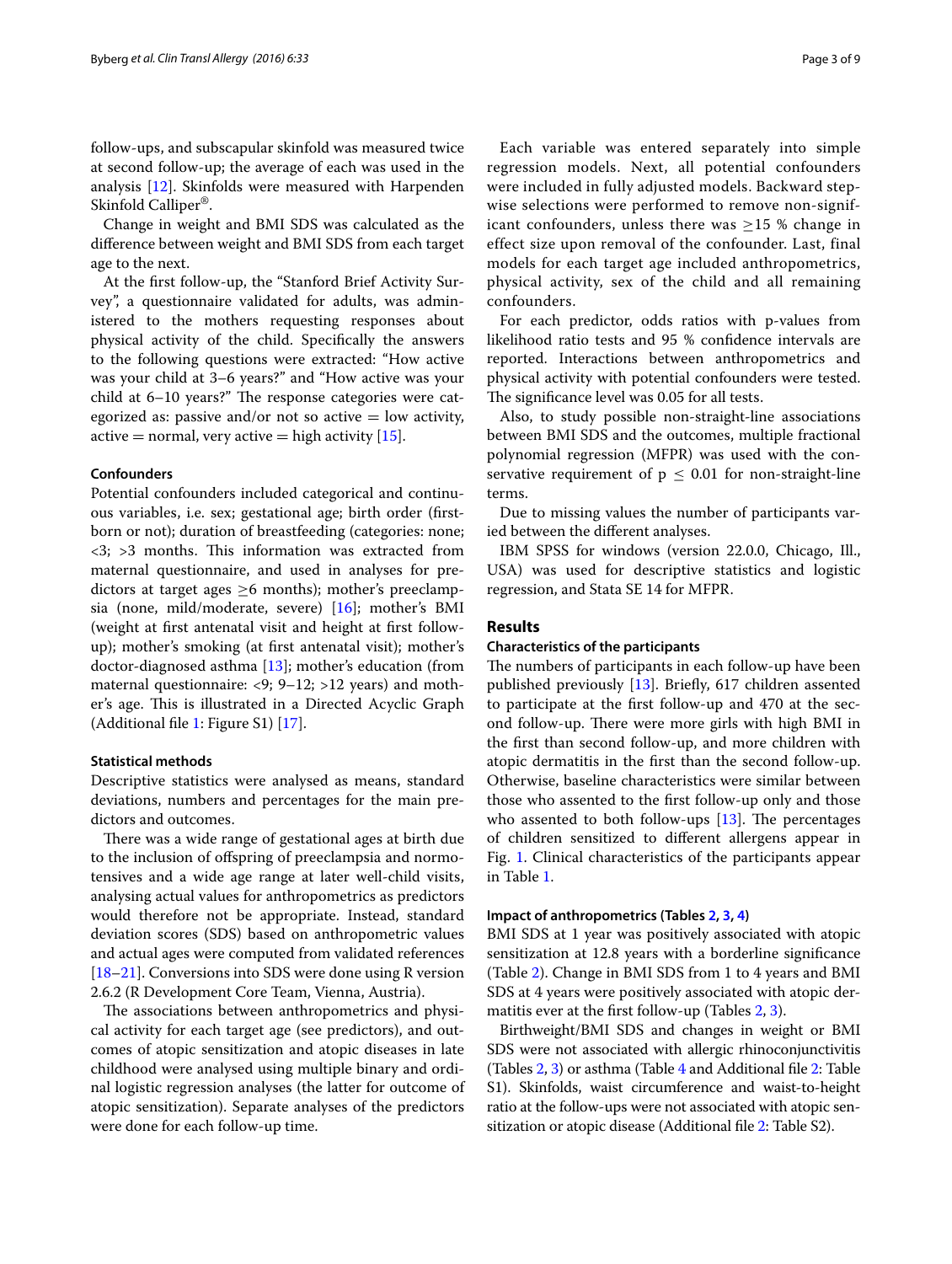| <b>Predictors</b>                                    | n   | Mean    | SD   |
|------------------------------------------------------|-----|---------|------|
| Birthweight (kg)                                     | 606 | 3.37    | 0.71 |
| BMI 3 months                                         | 541 | 16.4    | 1.52 |
| BMI 6 months                                         | 559 | 17.2    | 1.53 |
| BMI 1 year                                           | 559 | 17.2    | 1.49 |
| BMI 4 years                                          | 477 | 15.9    | 1.43 |
| BMI first follow-upb                                 | 610 | 18.0    | 2.91 |
| BMI second follow-up <sup>c</sup>                    | 466 | 18.8    | 3.00 |
| Waist circumference (cm) first follow-up             | 610 | 63.5    | 7.80 |
| Waist circumference (cm) second follow-up            | 466 | 68.0    | 7.72 |
| Triceps skinfold (mm) first follow-up                | 605 | 11.7    | 4.63 |
| Triceps skinfold (mm) second follow-up               | 465 | 12.1    | 4.81 |
| Waist-to-height ratio first follow-up                | 610 | 0.42    | 0.04 |
| Waist-to-height ratio second follow-up               | 466 | 0.43    | 0.05 |
| Subscapular skinfold (mm) second follow-up           | 450 | 8.21    | 3.24 |
|                                                      |     | n       | $\%$ |
| Physical activity 3-6 years                          |     | 601     |      |
| Low                                                  |     | 72      | 12   |
| Normal                                               |     | 370     | 62   |
| High                                                 |     | 159     | 26   |
| Physical activity 6-10 years                         |     | 596     |      |
| Low                                                  |     | 99      | 17   |
| Normal                                               |     | 376     | 63   |
| High                                                 |     | 121     | 20   |
| Outcome                                              |     |         |      |
| Atopic sensitization at second follow-upd            |     | 133/388 | 34   |
| Allergic rhinoconjunctivitis ever by first follow-up |     | 131/595 | 22   |
| Atopic dermatitis ever by first follow-up            |     | 149/596 | 25   |
| Asthma ever by first follow-up                       |     | 53/590  | 9    |
| Current asthma at second follow-up                   |     | 37/458  | 8    |

<span id="page-3-0"></span>Table 1 Descriptive statistics for predictors and outcomes for 617ª children included in a matched cohort study with fol**low-up from birth to 12–13 years in the Stavanger area, Norway**

SD standard deviation, BMI body mass index (kg/m<sup>2</sup>)

<sup>a</sup> Due to missing values and variation in response, the number of participants varied between the different predictors and outcomes

<sup>b</sup> First follow-up: 10.8 years (girls), 11.8 years (boys)

<sup>c</sup> Second follow-up: 12.8 years

<sup>d</sup> 99 (25.5 %) had high grade atopic sensitization (sum of specific IgE  $\geq$  3.9 kU/l)

# **Impact of physical activity (Tables [2](#page-4-0), [4](#page-6-0))**

Low physical activity at 3–6 years was positively associated with atopic sensitization at 12.8 years (Table [2](#page-4-0)). High physical activity at 6–10 years was positively associated with atopic dermatitis ever at the first follow-up (Table [2](#page-4-0)). Low physical activity at 3–6 and 6–10 years were positively associated with asthma ever at the first follow-up (Table [4\)](#page-6-0). Physical activity was not associated with allergic rhinoconjunctivitis.

In the MFPR analyses, no non-straight-line associations were found for anthropometrics or physical activity with atopic sensitization or atopic diseases (data not shown).

# **Discussion**

In this cohort study of children followed from birth to 12.8 years, after adjusting for potential confounders, BMI in childhood was positively associated with atopic sensitization and atopic dermatitis in late childhood. High and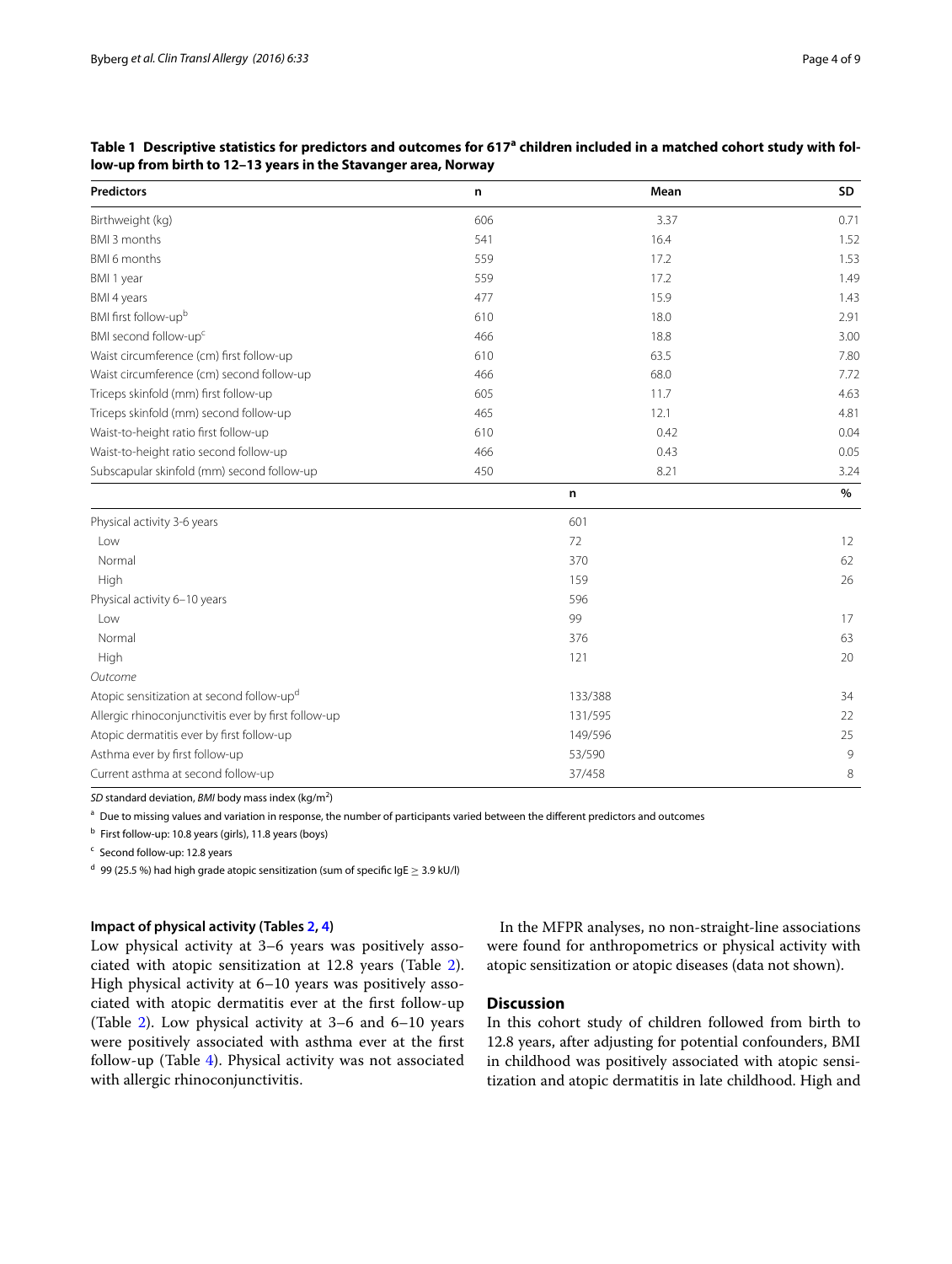| Predictor                    | Outcome variable (final analyses) |                                     |              |       |     |                                           |              |       |     |                                |              |       |  |
|------------------------------|-----------------------------------|-------------------------------------|--------------|-------|-----|-------------------------------------------|--------------|-------|-----|--------------------------------|--------------|-------|--|
| Age                          |                                   | Atopic sensitization <sup>a,b</sup> |              |       |     | Allergic rhinoconjunctivitis <sup>a</sup> |              |       |     | Atopic dermatitis <sup>c</sup> |              |       |  |
|                              | n                                 | OR                                  | 95 % CI      | LR-p  | n   | OR                                        | 95 % CI      | LR-p  | n   | OR                             | 95 % CI      | LR-p  |  |
| Weight SDS                   |                                   |                                     |              |       |     |                                           |              |       |     |                                |              |       |  |
| Birth                        | 380                               | 1.05                                | (0.87, 1.26) | 0.609 | 580 | 0.92                                      | (0.77, 1.10) | 0.338 | 544 | 1.04                           | (0.88, 1.22) | 0.638 |  |
| <b>BMI SDS</b>               |                                   |                                     |              |       |     |                                           |              |       |     |                                |              |       |  |
| 3 months                     | 353                               | 1.13                                | (0.90, 1.41) | 0.315 | 521 | 0.91                                      | (0.73, 1.14) | 0.427 | 487 | 1.04                           | (0.84, 1.30) | 0.694 |  |
| 6 months                     | 363                               | 1.15                                | (0.93, 1.42) | 0.205 | 537 | 0.91                                      | (0.74, 1.12) | 0.390 | 503 | 1.05                           | (0.86, 1.28) | 0.654 |  |
| 1 year                       | 363                               | 1.22                                | (1.00, 1.49) | 0.050 | 537 | 0.97                                      | (0.80, 1.18) | 0.795 | 503 | 1.06                           | (0.87, 1.28) | 0.557 |  |
| 4 years <sup>d</sup>         | 320                               | 1.01                                | (0.80, 1.27) | 0.934 | 456 | 0.86                                      | (0.69, 1.08) | 0.191 | 427 | 1.32                           | (1.06, 1.65) | 0.012 |  |
| First follow-up <sup>e</sup> | 358                               | 0.95                                | (0.79, 1.15) | 0.612 | 562 | 0.87                                      | (0.73, 1.04) | 0.126 | 527 | 1.11                           | (0.93, 1.33) | 0.225 |  |
| Second follow-upe            | 354                               | 0.96                                | (0.79, 1.17) | 0.680 |     |                                           |              | N.A.  |     |                                |              | N.A.  |  |
| Physical activity            |                                   |                                     |              |       |     |                                           |              |       |     |                                |              |       |  |
| At 3-6 years <sup>t</sup>    | 320                               |                                     |              | 0.039 | 456 |                                           |              | 0.157 | 427 |                                |              | 0.519 |  |
| Normal                       | 192                               | 1.00                                | Reference    |       | 277 | 1.00                                      | Reference    |       | 259 | 1.00                           | Reference    |       |  |
| Low                          | 40                                | 2.36                                | (1.15, 4.81) |       | 57  | 1.60                                      | (0.83, 3.09) |       | 57  | 1.30                           | (0.65, 2.61) |       |  |
| High                         | 88                                | 0.90                                | (0.50, 1.61) |       | 122 | 0.77                                      | (0.44, 1.35) |       | 111 | 1.34                           | (0.78, 2.30) |       |  |
| At 6-10 years <sup>9</sup>   | 358                               |                                     |              | 0.773 | 562 |                                           |              | 0.126 | 527 |                                |              | 0.033 |  |
| Normal                       | 234                               | 1.00                                | Reference    |       | 353 | 1.00                                      | Reference    |       | 333 | 1.00                           | Reference    |       |  |
| Low                          | 57                                | 1.05                                | (0.57, 1.96) |       | 93  | 1.67                                      | (0.97, 2.87) |       | 89  | 1.49                           | (0.87, 2.56) |       |  |
| High                         | 67                                | 0.82                                | (0.45, 1.49) |       | 116 | 1.15                                      | (0.68, 1.93) |       | 105 | 1.94                           | (1.16, 3.24) |       |  |

<span id="page-4-0"></span>

| Table 2 The adjusted odds ratios of atopic sensitization and atopic disease in adolescence in 617 Norwegian children   |
|------------------------------------------------------------------------------------------------------------------------|
| by weight/BMI SDS and physical activity after backward stepwise selection of potential confounders (one model for each |
| predictor variable)                                                                                                    |

First follow-up: 10.8 years (girls) and 11.8 years (boys); Second follow-up: 12.8 years (both sexes)

Italics numbers indicate statistically significant results

*n* number of participants, *OR* odds ratio, *CI* confidence interval, *LR*-*p* (likelihood ratio-test p-value) refers to predictor only, *BMI* body mass index (kg/m2 ), *SDS* standard deviation score, *N.A.* not applicable

<sup>a</sup> Adjusted for sex, preeclampsia and gestational age

 $<sup>b</sup>$  n = 388. Ordinal response: none, low grade, high grade (sum of specific IgE  $\geq$  3.9 kU/l; above the lower quartile of all children being sensitized)</sup>

<sup>c</sup> Adjusted for sex, mother's asthma and mother's smoking

<sup>d</sup> Also adjusted for physical activity at 3–6 years

 $e$  Also adjusted for physical activity at 6-10 years

<sup>f</sup> Also adjusted for BMI SDS at 4 years

<sup>g</sup> Also adjusted for BMI SDS at the first follow-up

low physical activity during childhood was differentially associated with atopic sensitization, atopic dermatitis and asthma assessed in late childhood. BMI and physical activity were not associated with allergic rhinoconjunctivitis.

### **Anthropometrics and outcomes**

In this cohort BMI at 1 year was positively associated with atopic sensitization at 12.8 years with borderline significance. As recently reviewed by Boulet [\[5\]](#page-7-4), some studies are consistent with and others conflict our results, which may be due to differences in the study design. Studies showing an association have been cross-sectional and therefore unable to assess whether obesity precedes sensitization [\[5](#page-7-4)]. In our study, the majority of children were sensitized to airborne allergens. Sensitization to airborne allergens is uncommon in Scandinavian children before the age of 1 year [\[22](#page-8-8)]. It is therefore probable that the high BMI at 1 year preceded airborne sensitization. However, sensitization to food allergens may have been present in the first year of life, which we did not assess. In mice, obesity lowered the threshold for atopic sensitization, suggesting that obesity causes atopy [[23](#page-8-9)].

Several mechanisms explaining the association between obesity and atopic sensitization have been suggested [\[5](#page-7-4)]. In addition to hormonal and genetic factors, a high BMI is associated with higher body fat and altered adipokines, and in turn might predispose to atopic sensitization through inflammatory changes [\[24\]](#page-8-10). Our results could indicate that a high BMI at the age of 1 year is of importance.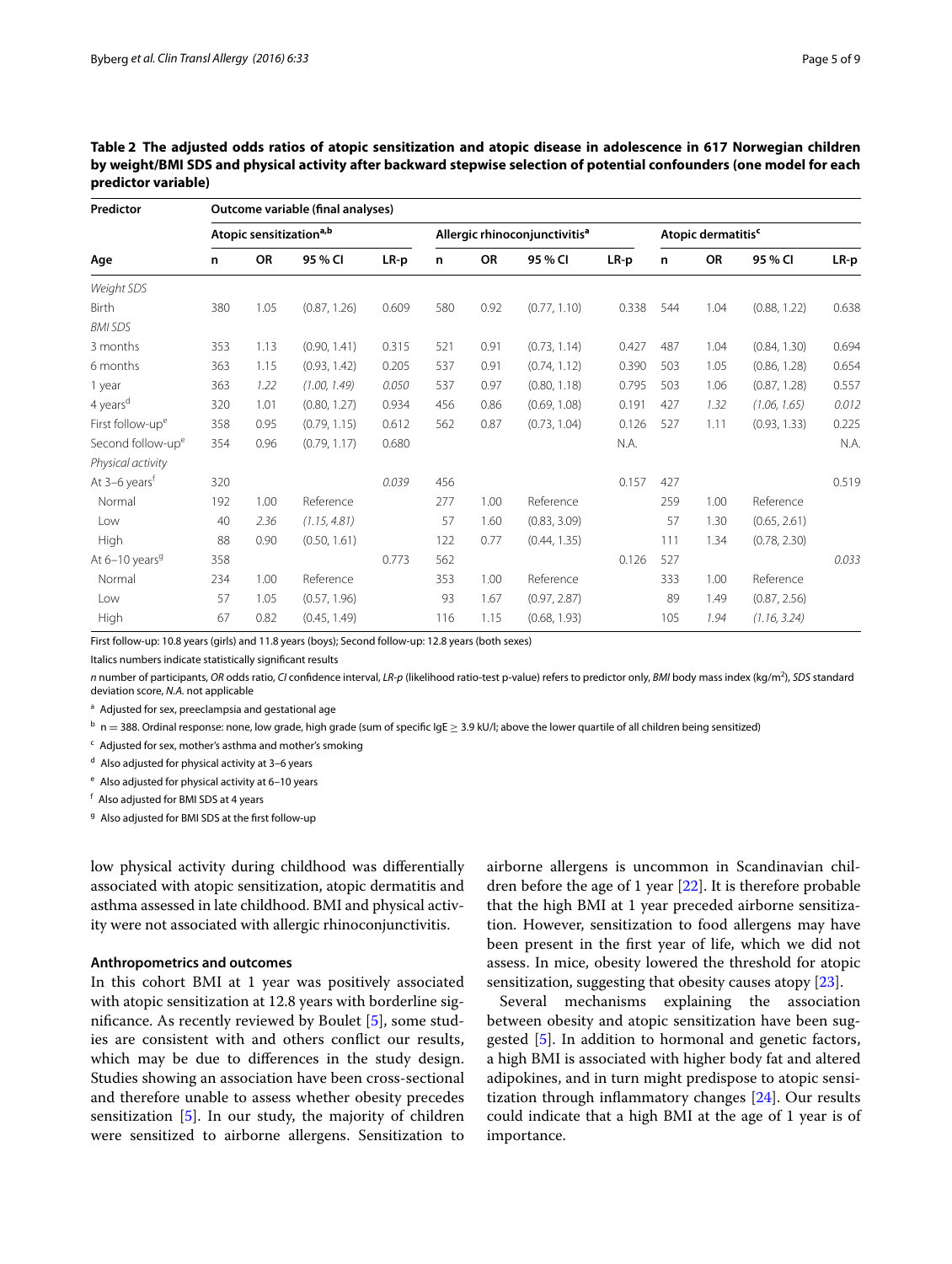| Predictor<br>Age                        | Outcome variable (final analyses)   |           |              |       |                                           |      |              |       |                                |           |              |       |
|-----------------------------------------|-------------------------------------|-----------|--------------|-------|-------------------------------------------|------|--------------|-------|--------------------------------|-----------|--------------|-------|
|                                         | Atopic sensitization <sup>a,b</sup> |           |              |       | Allergic rhinoconjunctivitis <sup>a</sup> |      |              |       | Atopic dermatitis <sup>c</sup> |           |              |       |
|                                         | n                                   | <b>OR</b> | 95 % CI      | LR-p  | n                                         | OR   | 95 % CI      | LR-p  | n                              | <b>OR</b> | 95 % CI      | LR-p  |
| Weight SDS                              |                                     |           |              |       |                                           |      |              |       |                                |           |              |       |
| Birth to 3 months                       | 361                                 | 1.10      | (0.87, 1.38) | 0.408 | 534                                       | 0.90 | (0.74, 1.09) | 0.292 | 500                            | 0.98      | (0.80, 1.17) | 0.835 |
| <b>BMI SDS</b>                          |                                     |           |              |       |                                           |      |              |       |                                |           |              |       |
| 3-6 months                              | 351                                 | 1.15      | (0.83, 1.60) | 0.413 | 519                                       | 0.96 | (0.71, 1.30) | 0.794 | 485                            | 1.15      | (0.85, 1.56) | 0.363 |
| 6 months to 1 year                      | 360                                 | .30       | (0.95, 1.76) | 0.100 | 534                                       | 1.11 | (0.83, 1.48) | 0.470 | 500                            | 1.07      | (0.81, 1.42) | 0.638 |
| 1-4 years                               | 325                                 | 0.82      | (0.62, 1.09) | 0.173 | 456                                       | 0.82 | (0.63, 1.07) | 0.150 | 427                            | 1.46      | (1.11, 1.92) | 0.005 |
| 4 years to first follow-up <sup>d</sup> | 315                                 | 0.99      | (0.78, 1.26) | 0.940 | 450                                       | 1.01 | (0.80, 1.28) | 0.917 | 422                            | 0.87      | (0.70, 1.09) | 0.223 |
| First to second follow-up <sup>e</sup>  | 349                                 | 0.96      | (0.65, 1.43) | 0.843 | N.A.                                      | N.A. | N.A.         | N.A.  | N.A.                           | N.A.      | N.A.         | N.A   |

<span id="page-5-0"></span>**Table 3 The adjusted odds ratios of atopic sensitization and atopic disease in adolescence in 617 Norwegian children by changes in weight/BMI SDS after backward stepwise selection of potential confounders (one model for each predictor variable)**

First follow-up: 10.8 years (girls) and 11.8 years (boys); Second follow-up: 12.8 years (both sexes)

Italics numbers indicate statistically significant results

*n* number of participants, *OR* odds ratio, *CI* confidence interval, *LR*-*p* likelihood ratio-test p-value refers to predictor only, *BMI* body mass index (kg/m2 ), *SDS* standard deviation score, *N.A.* not applicable

<sup>a</sup> Adjusted for sex, weight/BMI SDS at start of interval, gestational age, preeclampsia (none/mild or moderate/severe)

 $b$  n = 388. Ordinal response: none, low grade, high grade (sum of specific IgE  $\geq$  3.9 kU/l; above the lower quartile of all children being sensitized)

<sup>c</sup> Adjusted for sex, weight/BMI SDS at start of interval, mother's asthma and mother's smoking

<sup>d</sup> Also adjusted for physical activity at 3–6 years

<sup>e</sup> Also adjusted for physical activity at 6–10 years

In this cohort, change in BMI SDS from 1 to 4 years and BMI at 4 years were positively associated with atopic dermatitis ever at first follow-up. In the ISAAC 3 study, overweight and obesity at 13–14 years was associated with current atopic dermatitis  $[10]$  $[10]$  $[10]$ . In a meta-analysis, mainly of cross-sectional studies, a high BMI in childhood, adolescence and adulthood was also associated with atopic dermatitis [[25\]](#page-8-11).

Atopic dermatitis usually has its debut in the first years of life and normally precedes any potential overweight or obesity [\[7](#page-7-6)]. Therefore, there may be reverse causality, but it may also be possible that overweight/obesity causes atopic dermatitis. Firstly, obesity is associated with an increased risk of dry skin, aggravating underlying skin defects [[26\]](#page-8-12). Secondly, the positive association of a change in BMI SDS and overweight in preschool years with atopic dermatitis could be explained by immunological changes due to increased body fat, and an association between adipokines and atopic dermatitis has been reported [[27\]](#page-8-13).

Anthropometric measures were not associated with allergic rhinoconjunctivitis in accordance with previous studies [[28\]](#page-8-14).

In the present study, there was no association between anthropometric measures during childhood and asthma in late childhood, without variation by sex. In 2013, six studies were included in a meta-analysis showing that

overweight and obesity in childhood is associated with subsequent asthma. However, the results were inconsistent regarding sex [[4](#page-7-3)]. Recently, in a study including >24,000 children, accelerated weight gain from birth to 3 years was positively associated with asthma by 3 years with risk ratio of 1.22 and at 7 years with risk ratio of 1.13 [[9\]](#page-7-8). Our results do not contradict this, as we may have too few participants to show a significant association of a similar low magnitude.

#### **Physical activity and outcomes**

In this cohort, low preschool activity level was positively associated with atopic sensitization at 12.8 years. To our knowledge, this is the first study to show such an association. In a cross-sectional study of 2000 Spanish adolescents using questionnaires, there was no association between physical activity and allergy at 13–17 years [\[29](#page-8-15)].

In our study we adjusted for BMI, but BMI underestimates the relative amount of fat tissue in the body composition of children [[30\]](#page-8-16). Thus, the association between low activity and atopic sensitization might be due to a higher body fat percentage in children with a low activity level, independent of weight status, with subsequent changes in adipokines that may influence the development of sensitization [[24\]](#page-8-10).

In this cohort, a high level of physical activity at 6–10 years was associated with atopic dermatitis ever at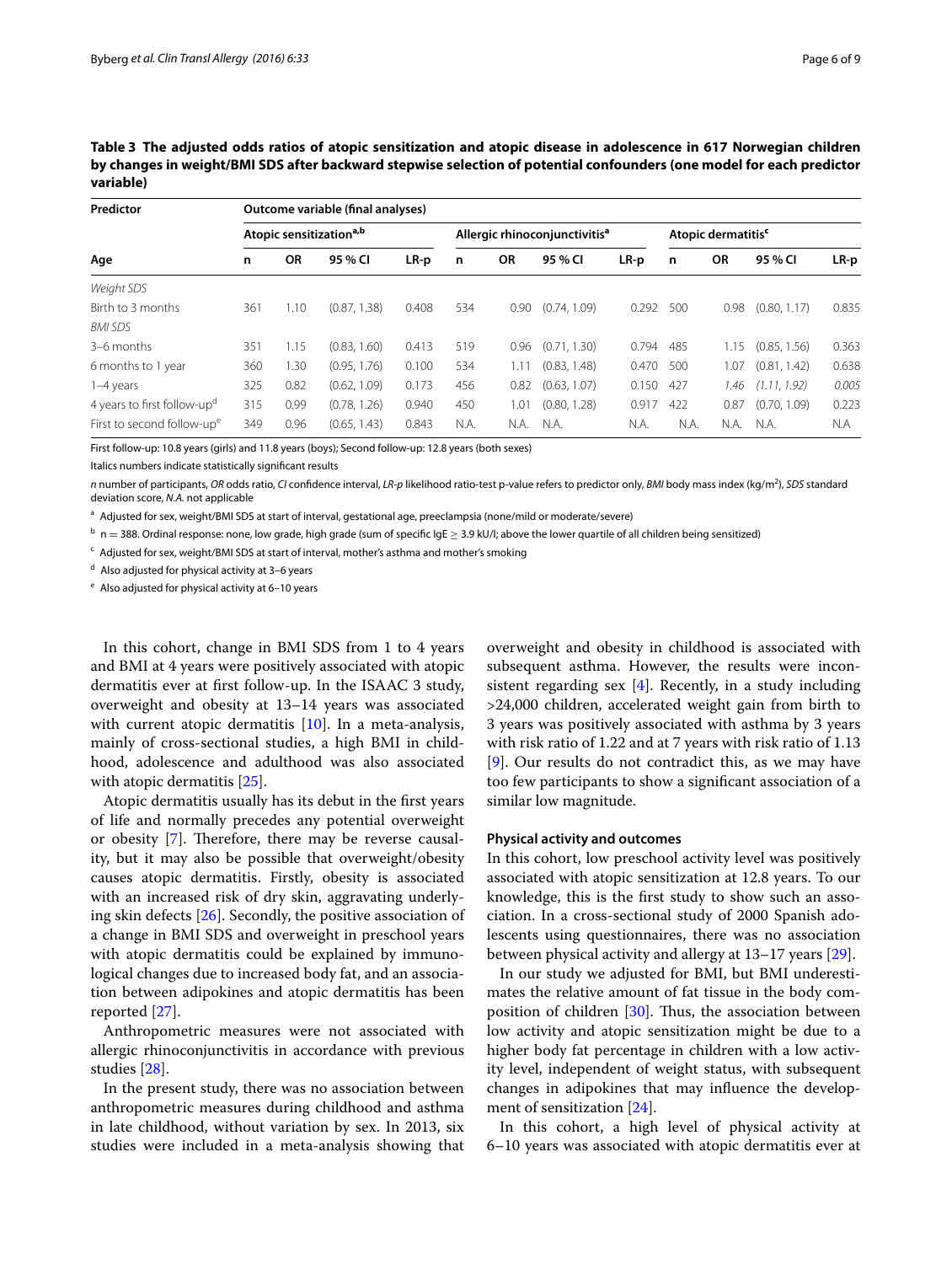**Predictor Outcome variable (final analyses)**

| <b>Predictor</b>              | Outcome variable (linal dilalyses) |                                             |              |        |                                     |      |              |        |  |  |  |  |
|-------------------------------|------------------------------------|---------------------------------------------|--------------|--------|-------------------------------------|------|--------------|--------|--|--|--|--|
| Age                           |                                    | Asthma ever by first follow-up <sup>a</sup> |              |        | Current asthma at second follow-upb |      |              |        |  |  |  |  |
|                               | n                                  | OR                                          | 95 % CI      | $LR-p$ | $\mathbf n$                         | OR   | 95 % CI      | $LR-p$ |  |  |  |  |
| Weight SDS                    |                                    |                                             |              |        |                                     |      |              |        |  |  |  |  |
| Birth                         | 580                                | 0.93                                        | (0.72, 1.20) | 0.587  | 439                                 | 0.95 | (0.71, 1.27) | 0.716  |  |  |  |  |
| <b>BMI SDS</b>                |                                    |                                             |              |        |                                     |      |              |        |  |  |  |  |
| 3 months                      | 520                                | 0.88                                        | (0.64, 1.21) | 0.437  | 411                                 | 0.96 | (0.67, 1.38) | 0.835  |  |  |  |  |
| 6 months                      | 536                                | 1.06                                        | (0.79, 1.41) | 0.707  | 425                                 | 0.86 | (0.61, 1.20) | 0.370  |  |  |  |  |
| 1 year                        | 536                                | 1.00                                        | (0.76, 1.32) | 0.998  | 424                                 | 0.78 | (0.57, 1.08) | 0.127  |  |  |  |  |
| 4 years <sup>c</sup>          | 454                                | 1.09                                        | (0.80, 1.47) | 0.596  | 361                                 | 0.91 | (0.63, 1.32) | 0.627  |  |  |  |  |
| First follow-up <sup>d</sup>  | 558                                | 1.02                                        | (0.79, 1.33) | 0.849  | 426                                 | 1.10 | (0.81, 1.49) | 0.561  |  |  |  |  |
| Second follow-up <sup>d</sup> | N.A.                               | N.A.                                        | N.A.         | N.A.   | 421                                 | 1.25 | (0.90, 1.72) | 0.176  |  |  |  |  |
| Physical activity             |                                    |                                             |              |        |                                     |      |              |        |  |  |  |  |
| At 3-6 years <sup>e</sup>     | 454                                |                                             |              | 0.014  | 361                                 |      |              | 0.475  |  |  |  |  |
| Normal                        | 275                                | 1.00                                        | Reference    |        | 220                                 | 1.00 | Reference    |        |  |  |  |  |
| Low                           | 57                                 | 3.61                                        | (1.56, 8.36) |        | 48                                  | 1.92 | (0.66, 5.59) |        |  |  |  |  |
| High                          | 122                                | 1.34                                        | (0.61, 2.97) |        | 93                                  | 1.40 | (0.55, 3.55) |        |  |  |  |  |
| At 6-10 years <sup>t</sup>    | 558                                |                                             |              | 0.038  | 426                                 |      |              | 0.177  |  |  |  |  |
| Normal                        | 351                                | 1.00                                        | Reference    |        | 274                                 | 1.00 | Reference    |        |  |  |  |  |
| Low                           | 92                                 | 2.52                                        | (1.24, 5.12) |        | 69                                  | 1.98 | (0.80, 4.85) |        |  |  |  |  |
| High                          | 115                                | 1.02                                        | (0.46, 2.28) |        | 83                                  | 1.97 | (0.83, 4.67) |        |  |  |  |  |

<span id="page-6-0"></span>**Table 4 The adjusted odds ratios of asthma in adolescence in 617 Norwegian children by weight/BMI SDS and physical activity after backward stepwise selection of potential confounders (one model for each predictor variable)**

First follow-up: 10.8 years (girls) and 11.8 years (boys); Second follow-up: 12.8 years (both sexes)

Italics numbers indicate statistically significant results

*n* number of participants, *OR* Odds ratio, *CI* confidence interval, *LR*-*p* likelihood ratio-test p-value refers to predictor only, *BMI* body mass index (kg/m2 ), *SDS* standard deviation score, *N.A.* not applicable

<sup>a</sup> After stepwise backward selection, adjusted for sex, gestational age, mother's preeclampsia and asthma

b After stepwise backward selection, adjusted for sex, mother's preeclampsia and mother's asthma

 $c$  Also adjusted for physical activity at 3–6 years

<sup>d</sup> Also adjusted for physical activity at 6–10 years

<sup>e</sup> Also adjusted for BMI SDS at 4 years

<sup>f</sup> Also adjusted for BMISDS at the first follow-up

first follow-up. This is in accordance with the findings in ISAAC 3, where vigorous physical activity in children 13–14 years was associated with current atopic dermatitis, and was attributed to sweat-induced itch [\[10](#page-7-9)]. One possible explanation for an association is that after long-term physical activity, natural killer cell cytotoxicity could be increased, which in turn has been associated with atopic dermatitis [[31,](#page-8-17) [32](#page-8-18)].

We report an association of low physical activity at both 3–6 and 6–10 years with asthma ever, but not current asthma, in late childhood. In the ISAAC 3 study, several hours of TV viewing was associated with symptoms of current asthma in adolescents [\[10\]](#page-7-9). Similarly, studies indicate that physical activity could be protective against the development of asthma  $[11]$  $[11]$  $[11]$ . We found no association between physical activity and allergic rhinoconjunctivitis. In ISAAC 3, both associations of vigorous physical activity and a sedentary lifestyle at 13 years with allergic rhinoconjunctivitis were found with odds ratios at 1.25 and 1.17, respectively [\[10\]](#page-7-9). With the low number of participants in our study, our results do not contradict these results.

#### **Strengths and limitations**

Strengths: The study population is homogeneous regarding socio-economic status and ethnicity. Further, the predictor variables have been sampled by repeated measurements from several ages to examine the window of time in childhood the predictors could possibly affect the development of atopic sensitization and atopic diseases.

However, the study also has some limitations. The present study was not primarily designed to answer the current research questions, but this has been accounted for by including the design variable preeclampsia as a potential confounder, and no confounding was present. BMI may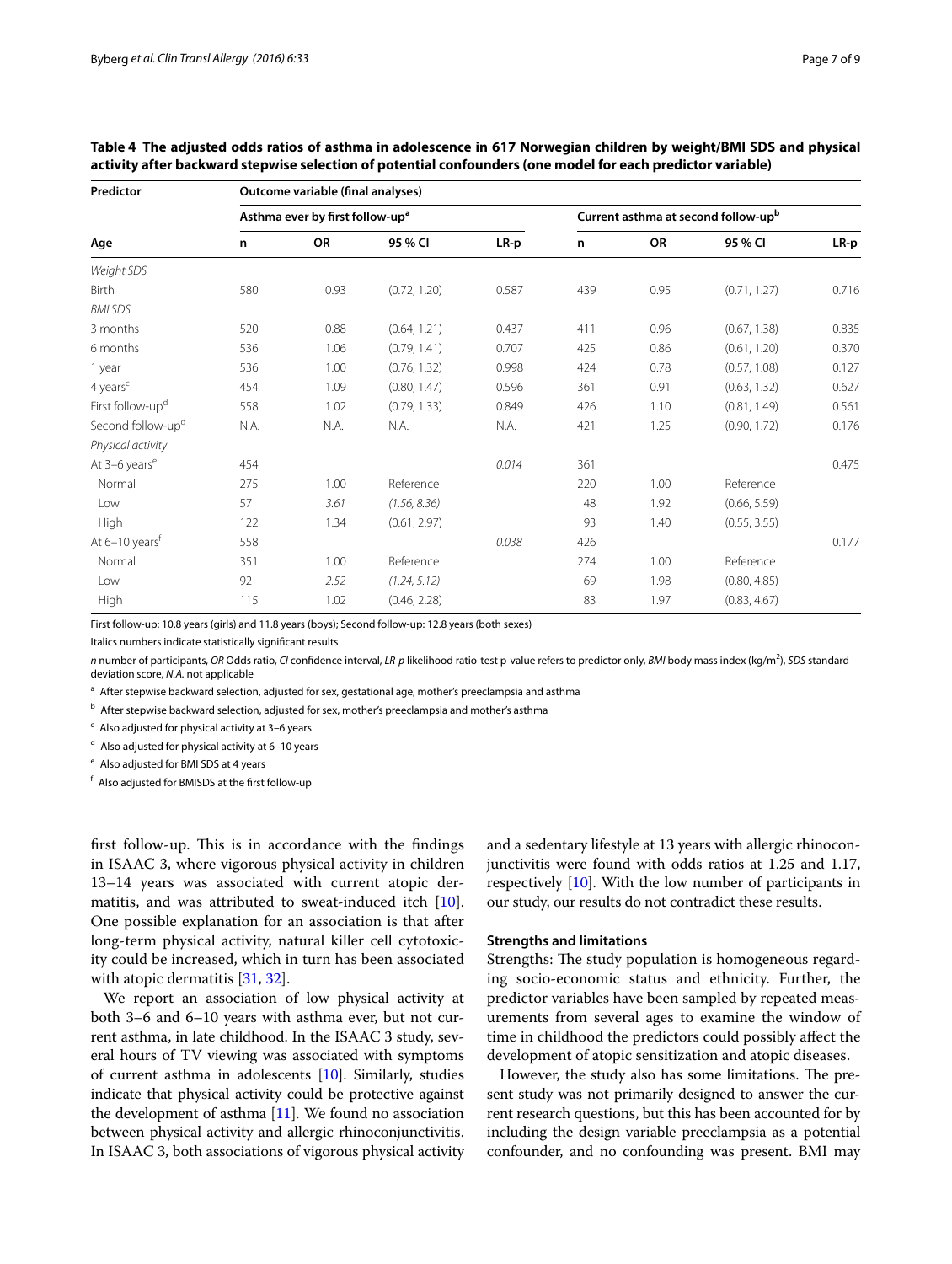have limited correlation with childhood adiposity [[3](#page-7-2)], and we did not have other adiposity measurements available from the visits at the well-baby clinics. Children who participated in the first follow-up but not in the second follow-up had a higher BMI and more atopic dermatitis. This may have biased our results, as both overweight and atopic dermatitis may be associated with atopic sensitization and other atopic disease. Only the predictors and not the outcomes were measured longitudinally, thus we cannot know if the associations reveal causality, or the direction of the causality. Lastly, due to several statistical analyses, the statistically significant results must be interpreted with care.

# **Conclusions**

The results of this study suggest that BMI and physical activity in early childhood are associated with atopic sensitization, atopic dermatitis and asthma in later childhood. Larger cohorts with repeated measurements of both predictors and outcomes are needed to further elucidate this issue.

# **Additional files**

<span id="page-7-12"></span>**[Additional file 1: Figure S1.](http://dx.doi.org/10.1186/s13601-016-0124-9)** Directed Acyclic Graph. Colours of rings: Green  $=$  predictor; blue with black dot  $=$  outcome; blue  $=$  ancestor of outcome;  $red = potential$  confounder; black  $=$  adjustment set;  $qrev =$  unavailable/unknown confounders. Red line  $=$  biasing path; green  $line =$  causal path; black line  $=$  closed path. The figure was made by using DAGitty software.

<span id="page-7-11"></span>**[Additional file 2: Table S1.](http://dx.doi.org/10.1186/s13601-016-0124-9)** The adjusted odds ratios of asthma in adolescence in 617 Norwegian children by changes in weight/BMI SDS after backward stepwise selection of potential confounders (one model for each predictor variable). **Table S2**. The adjusted odds ratios of atopy in adolescence in 617 Norwegian children according to weight-related anthropometry in adolescence after backward stepwise selection of potential confounders (one model for each predictor variable).

#### **Abbreviations**

BMI: body mass index (kg/m<sup>2</sup>); IBM SPSS: International Business Machines Corporation Statistical Package for the Social Sciences; IgE: immunoglobulin E; ISAAC: International Study of Asthma and Allergies in Childhood; kU/l: kilo units per litre; MFPR: multiple fractional polynomial regression; SDS: standard deviation score.

#### **Authors' contributions**

MRF and KØ participated in the design of the study. KKB finalised the data collection and registration, performed all the statistical analyses and wrote a draft of the manuscript. GEE supervised the statistical analyses. PBJ supervised the planning and the drafting of the manuscript and contributed to the analyses of the data. KØ supervised all parts of the study and writing. All authors read and approved the final manuscript.

#### **Author details**

<sup>1</sup> Department of Pediatrics, Stavanger University Hospital, POB 8100, 4068 Stavanger, Norway. <sup>2</sup> Centre for Clinical Research, Haukeland University Hospital, Bergen, Norway. 3 Department of Global Public Health and Primary Care, University of Bergen, Bergen, Norway. 4 Department of Nutritional Sciences, School of Human Ecology, University of Texas at Austin, Austin, TX, USA.<br><sup>5</sup> Department of Pediatrics, Haukeland University Hospital, Bergen, Norway.<br><sup>6</sup> Department of Clinical Science, University of Bergen, Bergen, Norway

#### **Acknowledgements**

This is a branch of the Stavanger Study at Stavanger University Hospital. We appreciate the important role of Bjørn Øglænd in the planning of the study and collection of data, and the help of paediatric nurses in the outpatient clinic at the department of paediatrics in collecting data. We would also like to thank participating mothers and children.

#### **Competing interests**

The authors declare that they have no competing interests.

#### **Availability of data and materials**

The database belongs to Stavanger University Hospital and cannot be shared unless a special agreement is made with Stavanger University Hospital, department of research.

#### **Ethics approval and consent to participate**

The study was approved by the Norwegian Data Inspectorate, the Regional Committee for Ethics in medical research Western Norway (Reference Numbers: First: 078-03, Second: 2010/1375), and the Institutional Review Boards of the National Cancer Institute and University of Texas at Austin, United States. Mothers and children signed an informed consent/assent form at follow-up.

#### **Funding**

"The Stavanger Study" was funded by an internal grant from the National Cancer Institute, NIH and is a part of the MD Anderson Global Programme. The present study was funded by a grant from the Western Norway Health Authority.

Received: 24 May 2016 Accepted: 1 August 2016 Published online: 24 August 2016

#### **References**

- <span id="page-7-0"></span>Ng M, Fleming T, Robinson M, Thomson B, Graetz N, Margono C, Mullany EC, Biryukov S, Abbafati C, Abera SF, et al. Global, regional, and national prevalence of overweight and obesity in children and adults during 1980–2013: a systematic analysis for the Global Burden of Disease Study 2013. Lancet. 2014;384(9945):766–81.
- <span id="page-7-1"></span>2. Schernhammer ES, Vutuc C, Waldhor T, Haidinger G. Time trends of the prevalence of asthma and allergic disease in Austrian children. Pediatr Allergy Immunol. 2008;19(2):125–31.
- <span id="page-7-2"></span>3. Guibas GV, Manios Y, Xepapadaki P, Moschonis G, Douladiris N, Mavrogianni C, Papadopoulos NG. The obesity-asthma link in different ages and the role of body mass index in its investigation: findings from the Genesis and Healthy Growth Studies. Allergy. 2013;68(10):1298–305.
- <span id="page-7-3"></span>4. Egan KB, Ettinger AS, Bracken MB. Childhood body mass index and subsequent physician-diagnosed asthma: a systematic review and metaanalysis of prospective cohort studies. BMC Pediatr. 2013;13:121.
- <span id="page-7-4"></span>5. Boulet LP. Obesity and atopy. Clin Exp Allergy. 2015;45(1):75–86.
- <span id="page-7-5"></span>6. Glavin K, Roelants M, Strand BH, Juliusson PB, Lie KK, Helseth S, Hovengen R. Important periods of weight development in childhood: a populationbased longitudinal study. BMC Public Health. 2014;14(1):160.
- <span id="page-7-6"></span>7. Eller E, Kjaer HF, Host A, Andersen KE, Bindslev-Jensen C. Development of atopic dermatitis in the DARC birth cohort. Pediatr Allergy Immunol. 2010;21(2 Pt 1):307–14.
- <span id="page-7-7"></span>8. Anderson EL, Fraser A, Martin RM, Kramer MS, Oken E, Patel R, Tilling K, Study P. Associations of postnatal growth with asthma and atopy: the PROBIT Study. Pediatr Allergy Immunol. 2013;24(2):122–30.
- <span id="page-7-8"></span>9. Magnus MC, Stigum H, Haberg SE, Nafstad P, London SJ, Nystad W. Peak weight and height velocity to age 36 months and asthma development: the Norwegian Mother and Child Cohort Study. PLoS One. 2015;10(1):e0116362.
- <span id="page-7-9"></span>10. Mitchell EA, Beasley R, Bjorksten B, Crane J, Garcia-Marcos L, Keil U, Group IPTS. The association between BMI, vigorous physical activity and television viewing and the risk of symptoms of asthma, rhinoconjunctivitis and eczema in children and adolescents: ISAAC Phase Three. Clin Exp Allergy. 2013;43(1):73–84.
- <span id="page-7-10"></span>11. Eijkemans M, Mommers M, Draaisma JM, Thijs C, Prins MH. Physical activity and asthma: a systematic review and meta-analysis. PLoS One. 2012;7(12):e50775.